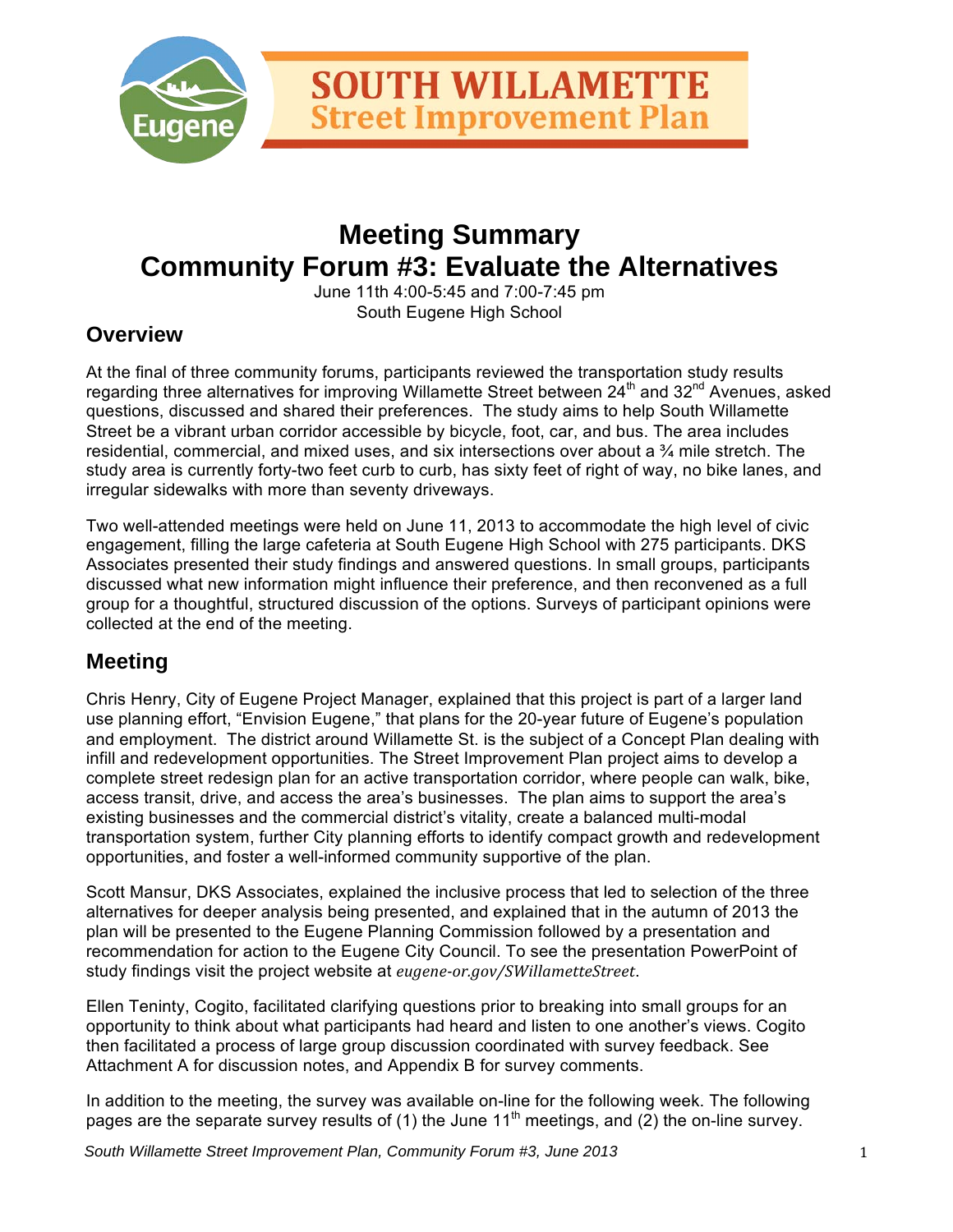# **Survey Results**

The project developed a survey to gather public input on the impacts of the three remaining design alternatives for the South Willamette Street Improvement Plan. Survey questions were designed to gather public opinion on the results of the traffic analysis conducted by DKS Associates for the City of Eugene. The goal of the traffic analysis was to understand the impact on motor vehicle traffic of each alternative. See page 12 for a copy of the survey.

To develop the survey, the project team reviewed the results of the traffic analysis, discussed the content for Community Forum #3, and identified areas where public input would be valuable to decision makers. To view the results of the traffic analysis, visit the website documents: Technical Memos #7 and #8.

The survey was conducted at both Community Forum #3 on June 11th and online for a 7-day period following the forum. Because some individuals chose to complete the survey at both the forum and online, the results are compiled separately. Out of approximately 275 people who attended Forum #3, 223 completed surveys. 394 surveys were conducted online. Forum participants benefited from a presentation and group discussion, while online participants relied on graphics built into the survey. Survey completion rates were very high: only 4 surveys were incomplete at the forum, and 12 online surveys were incomplete. The surveys are unscientific and the results do not represent the demographics of the community:

- Both the forum and online respondents were significantly older than the median age in the area and youth were not well represented. According to the City of Eugene Neighborhood Analysis, about 20% of the population in South Eugene is over 60 years old. In contrast, 43% of forum survey respondents were over 60, and 30% of online survey respondents were over 60.
- Both surveys showed strong representation by individuals who shop on Willamette Street, and significant representation by people who live in the immediate area. There was low representation by businesses and individuals who live South of  $32<sup>nd</sup>$  Avenue: out of 394 online responses, only 36 people who own or work at a business completed the survey.
- Specific questions about traffic signals (Q4), delay (Q5), and traffic shift (Q6) received less support from online participants than forum participants. This could be because the online participants did not benefit from the forum presentation and discussion.

In the following pages, survey results are organized sequentially by question: the first graph shows responses at Forum #3 and the second graph is the response from online participants.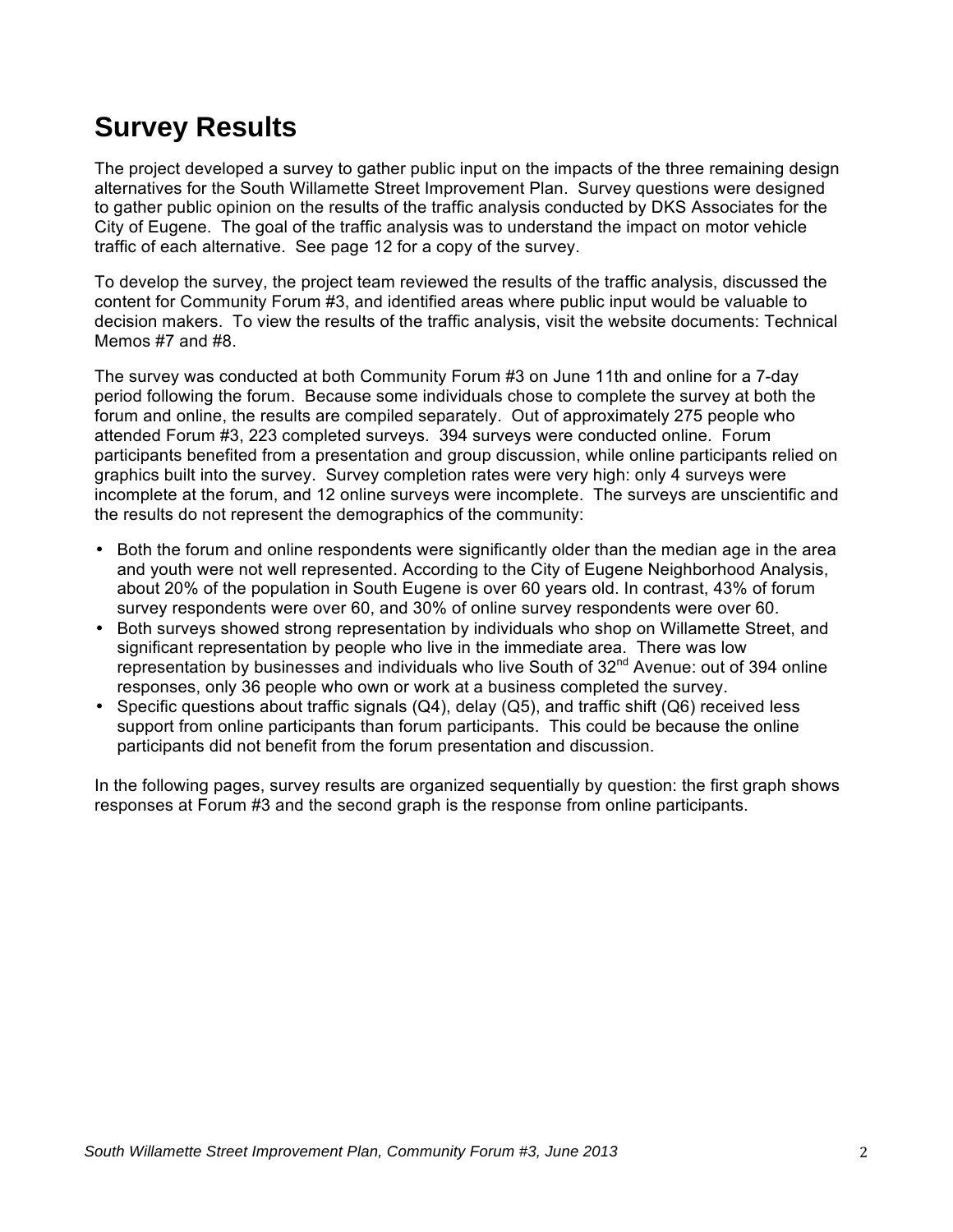

Q1 Online: How do you currently travel Willamette Street between 24th and 32nd Avenue?



*South Willamette Street Improvement Plan, Community Forum #3, June 2013* 3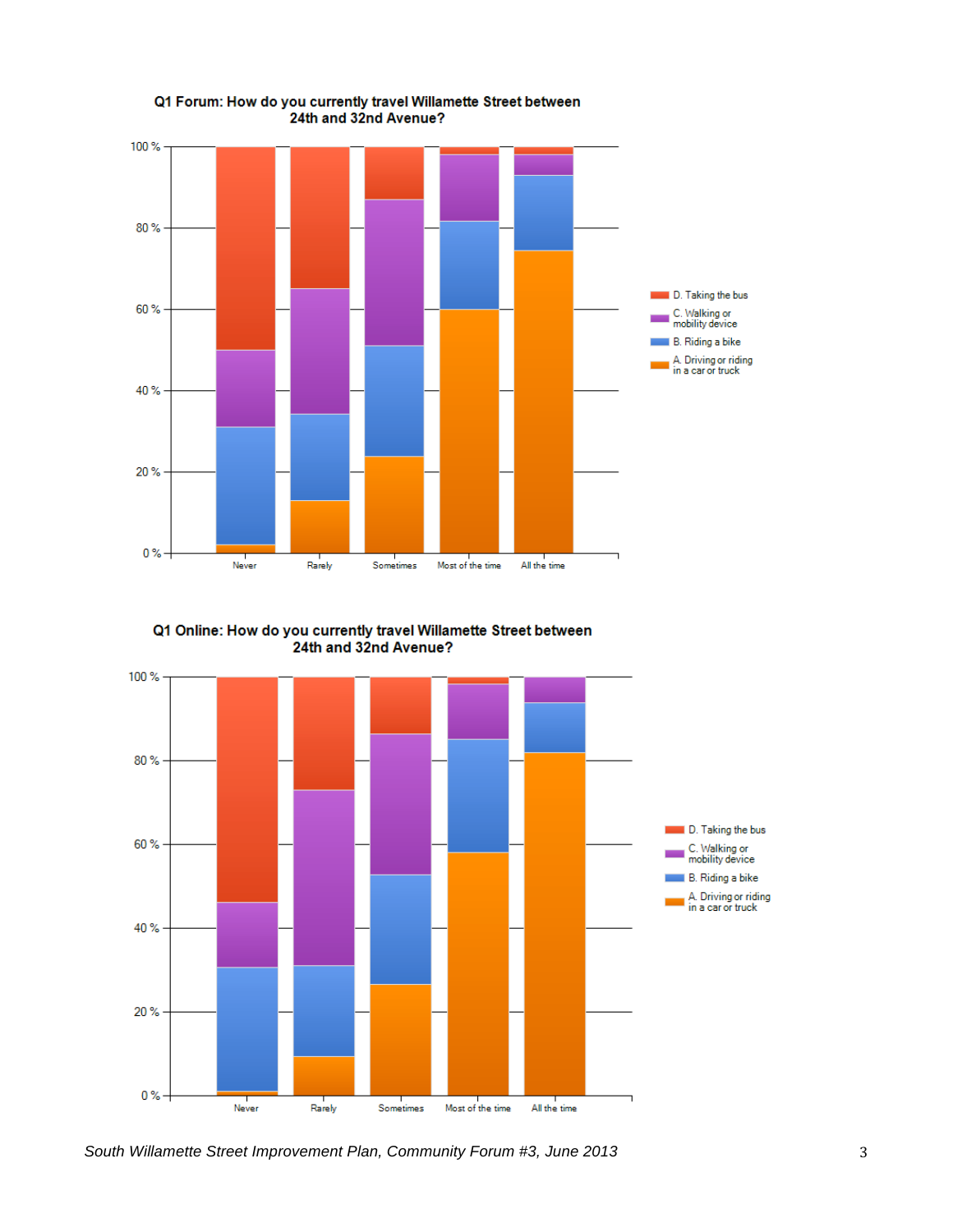

#### Q2 Forum: What is your connection to Willamette Street?





*South Willamette Street Improvement Plan, Community Forum #3, June 2013* 4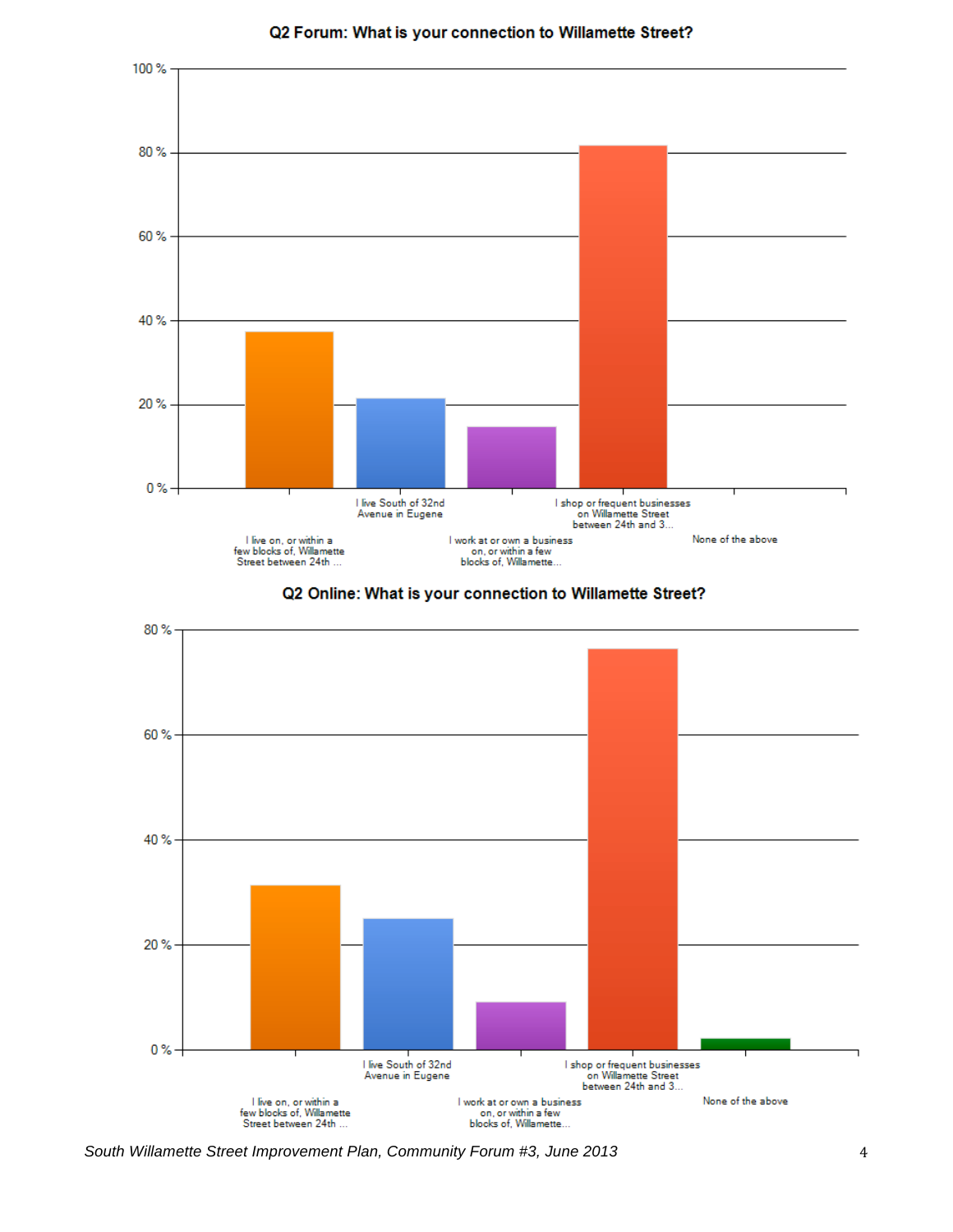### Q3 Forum: In your opinion, how important do you think each element listed below is to the community?



**Left Axis: 1 = Not important, 3 = Neutral, 5 = Very important**

Q3 Online: In your opinion, how important do you think each element listed below is to the community?

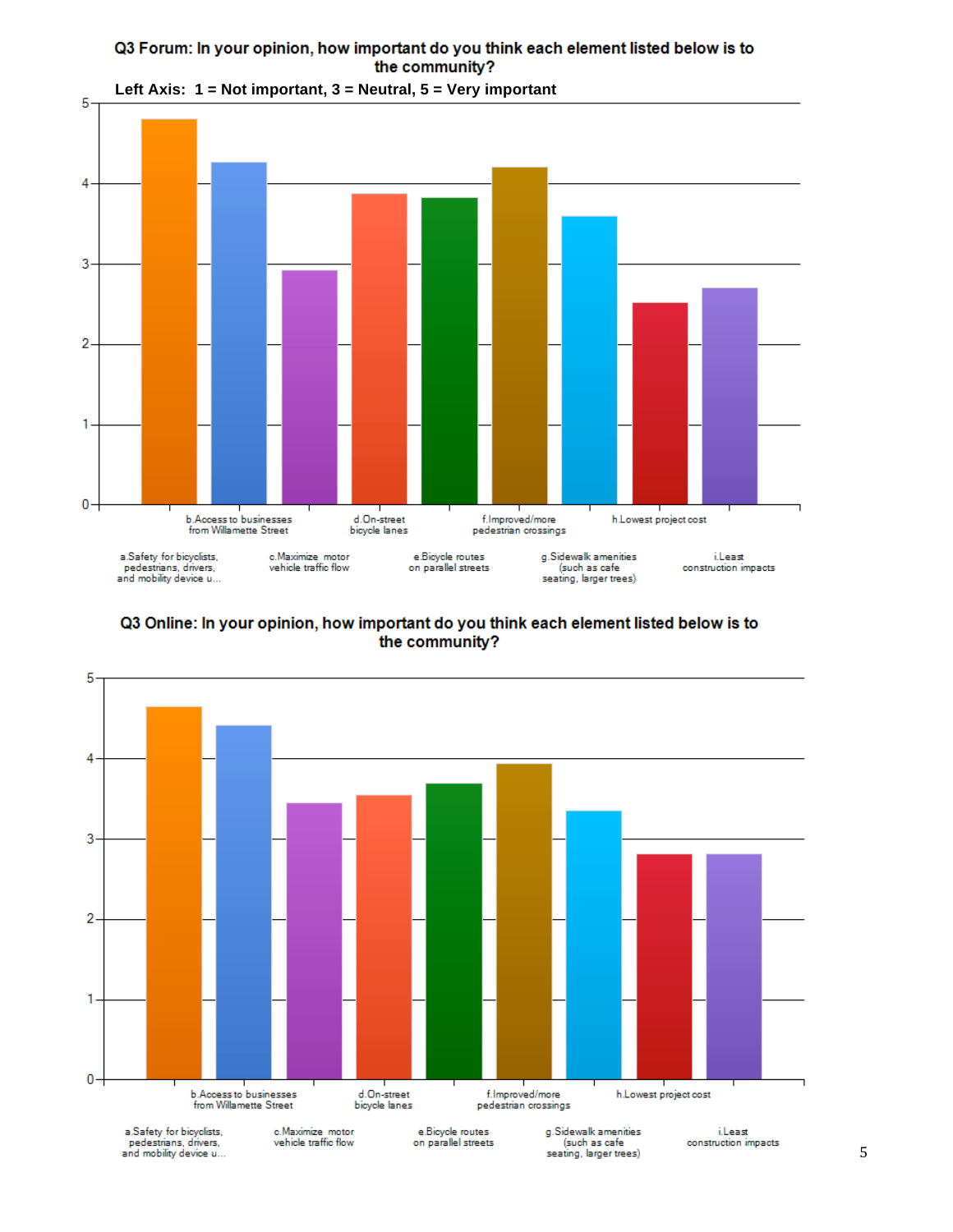

*South Willamette Street Improvement Plan, Community Forum #3, June 2013* 6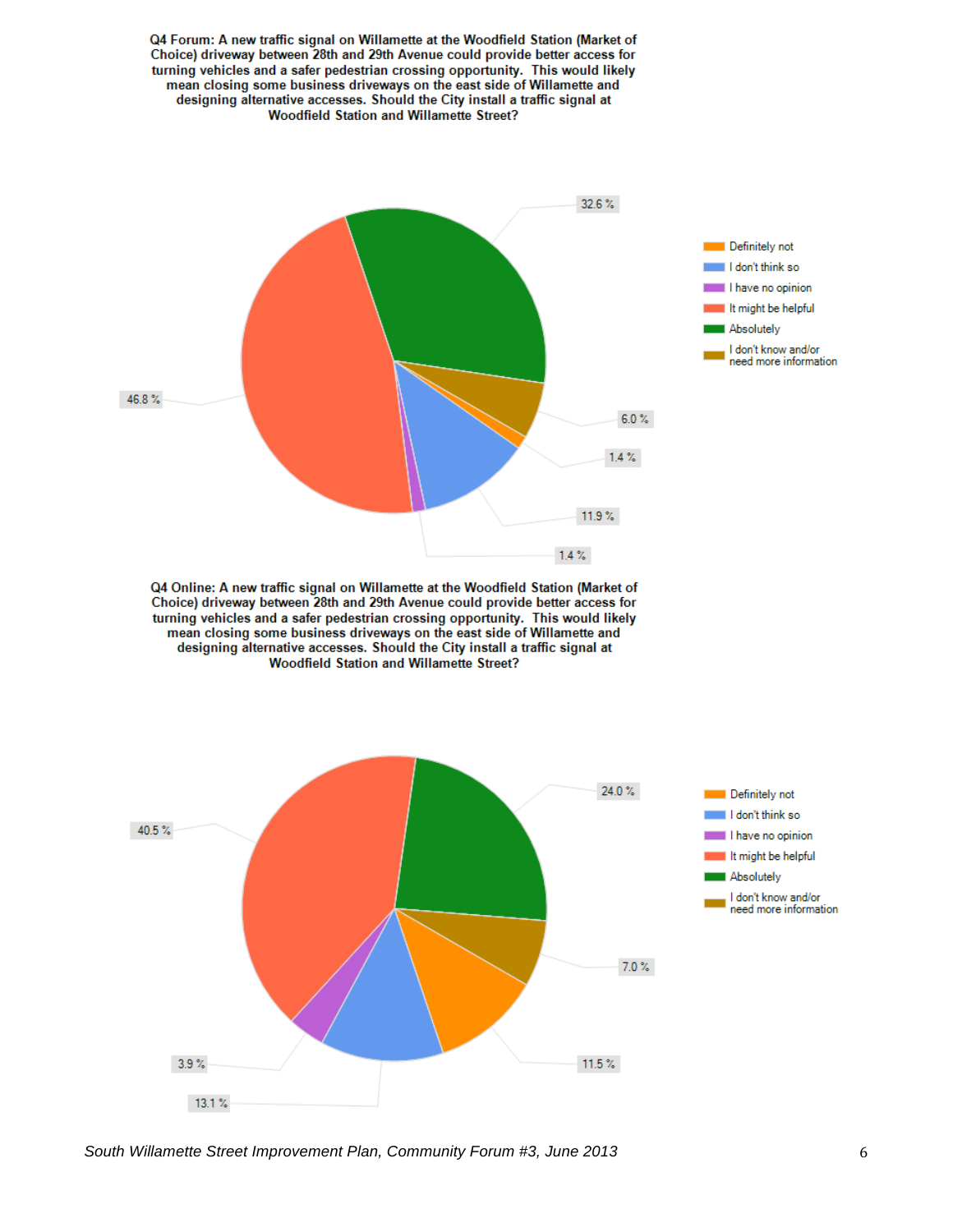

*South Willamette Street Improvement Plan, Community Forum #3, June 2013* 7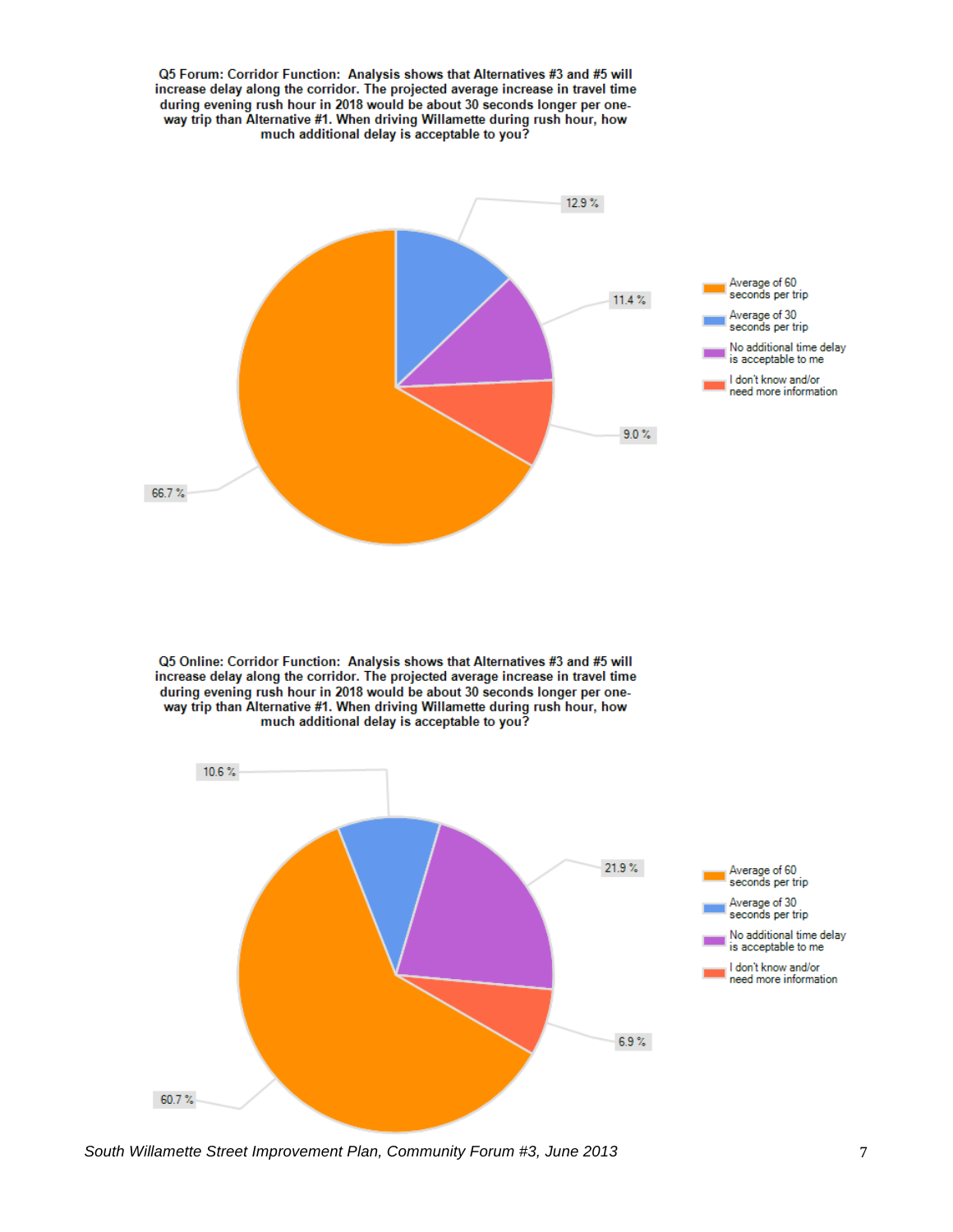

*South Willamette Street Improvement Plan, Community Forum #3, June 2013* 8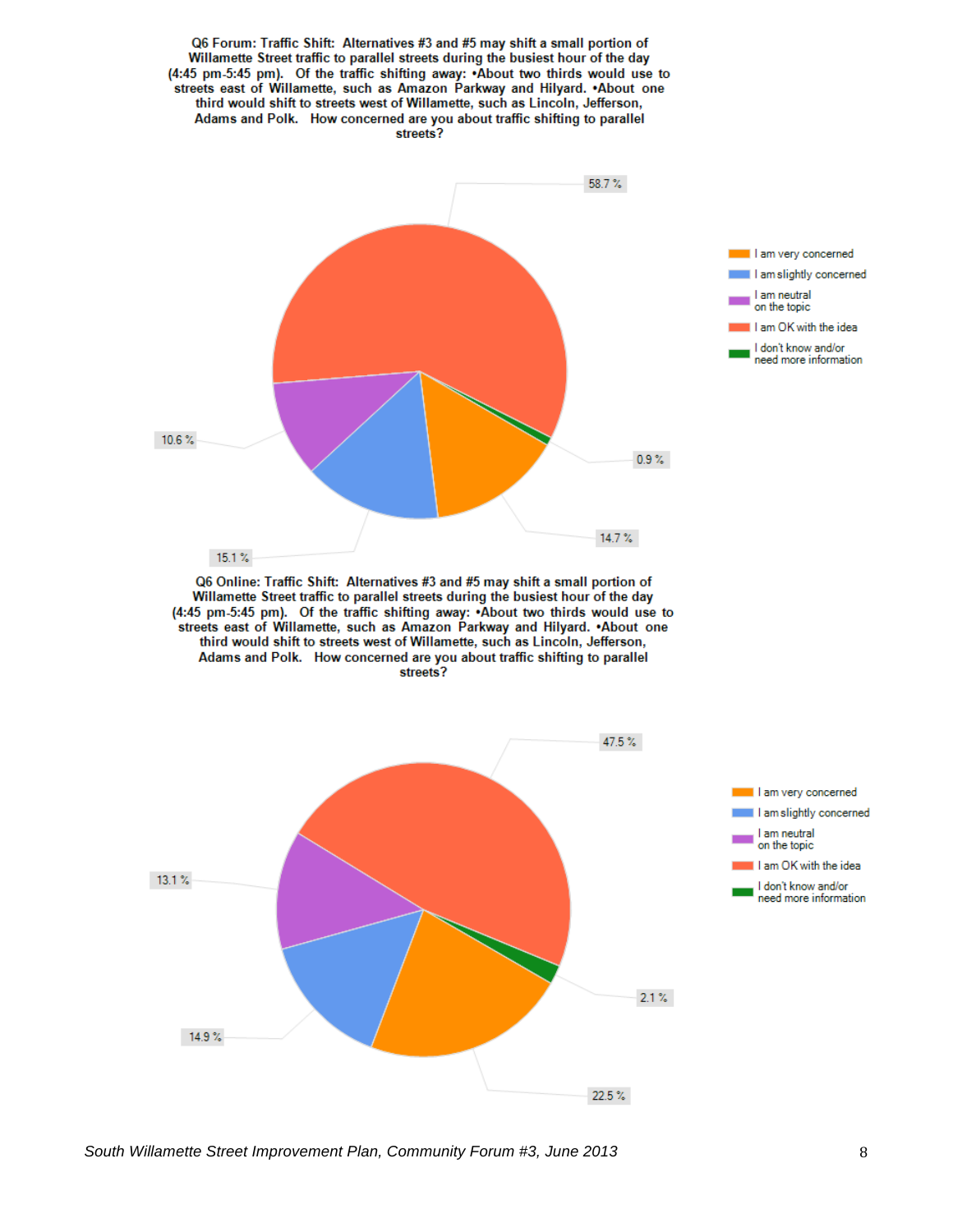



Q7 Online: Public opinion is one of several factors that the City will consider in the final decision. How well do you think each alternative meets the needs of the community?



*South Willamette Street Improvement Plan, Community Forum #3, June 2013* 9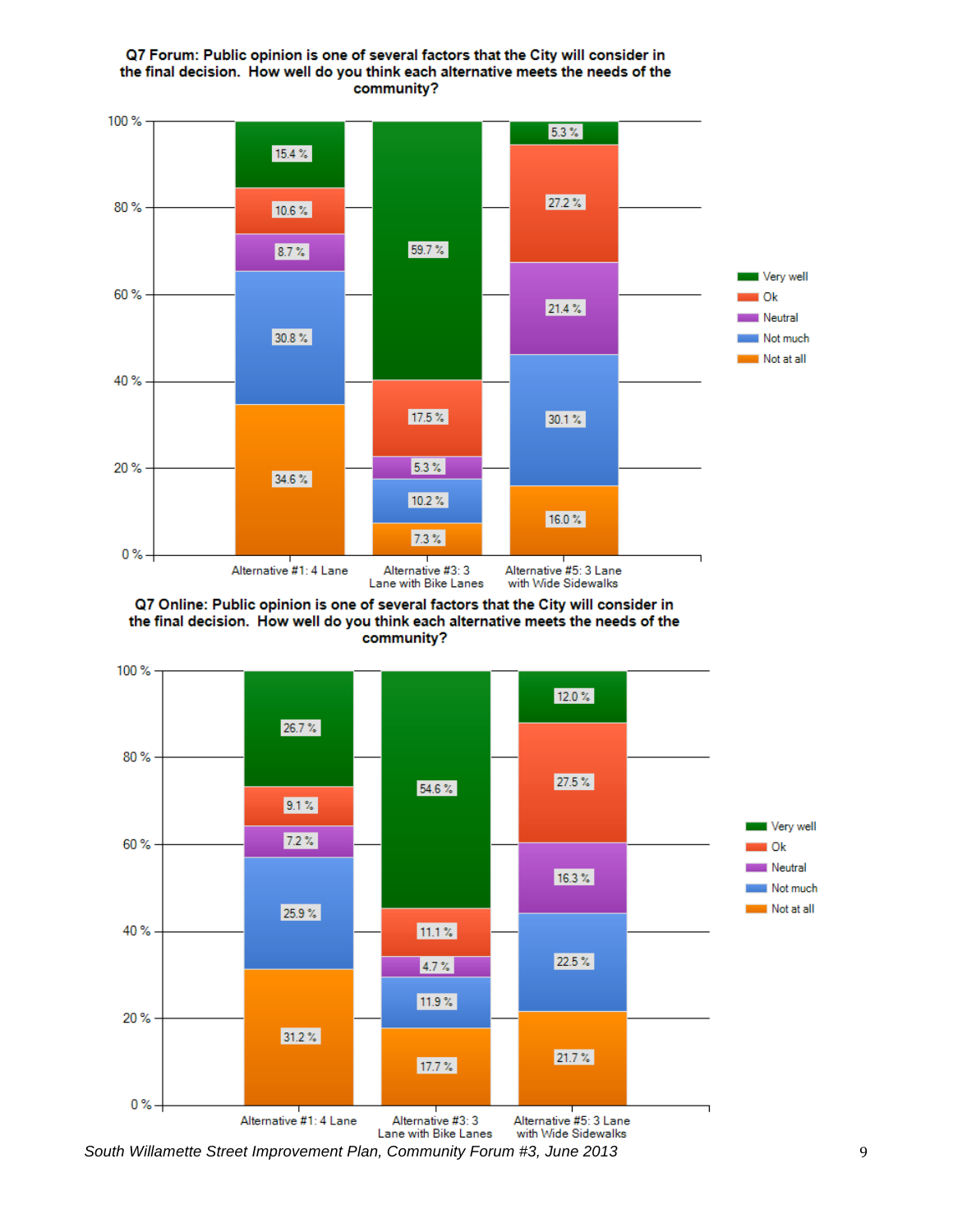### Q8 Forum: What is your age?



*South Willamette Street Improvement Plan, Community Forum #3, June 2013* 10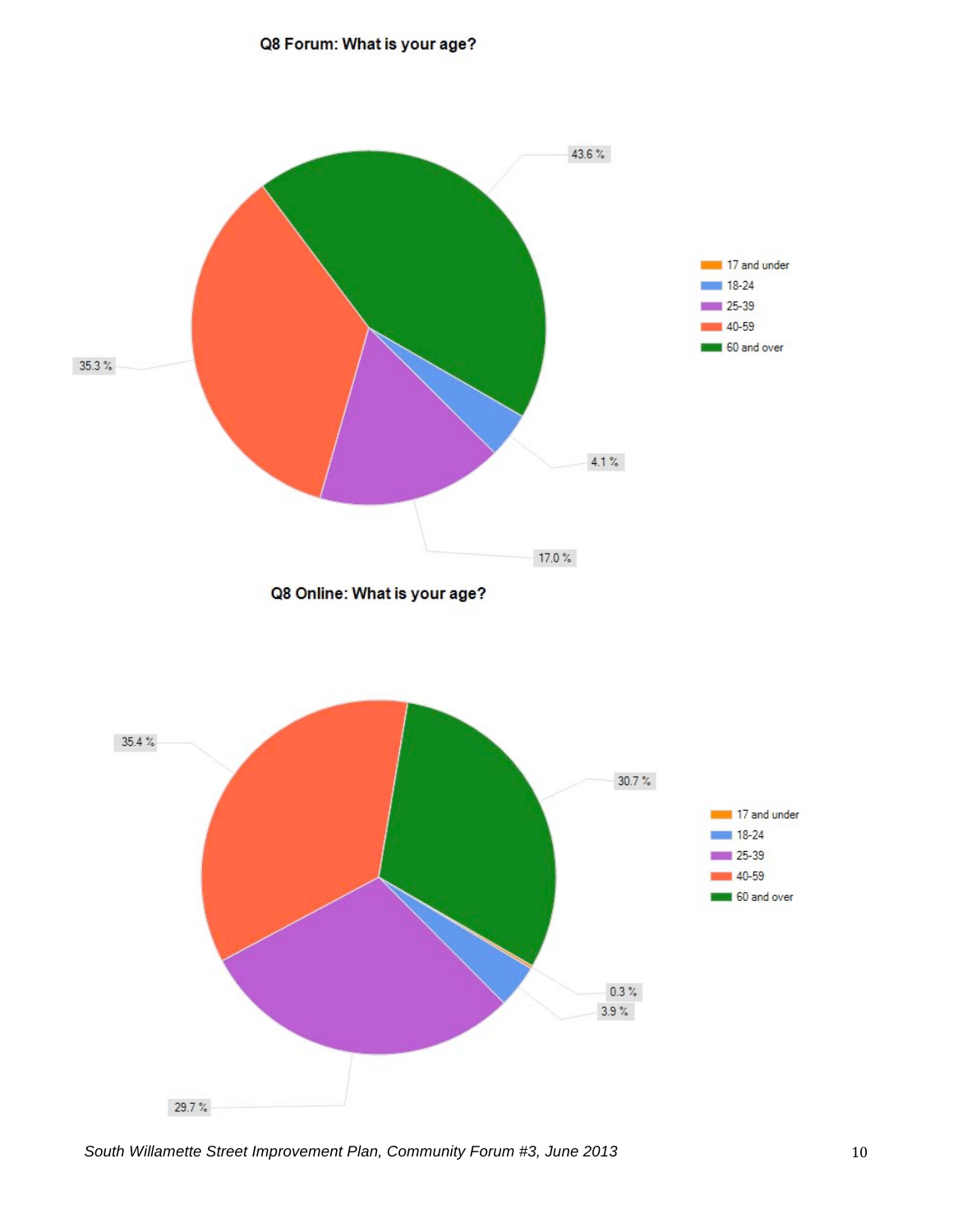Q9 Forum: What is your gender?

| Male   | 54.2% |
|--------|-------|
| Female | 45.8% |

Q9 Online: What is your gender?

| Male   | 50.0% |
|--------|-------|
| Female | 51.1% |

#### Q10 Forum: Do people under 18 live in your household?

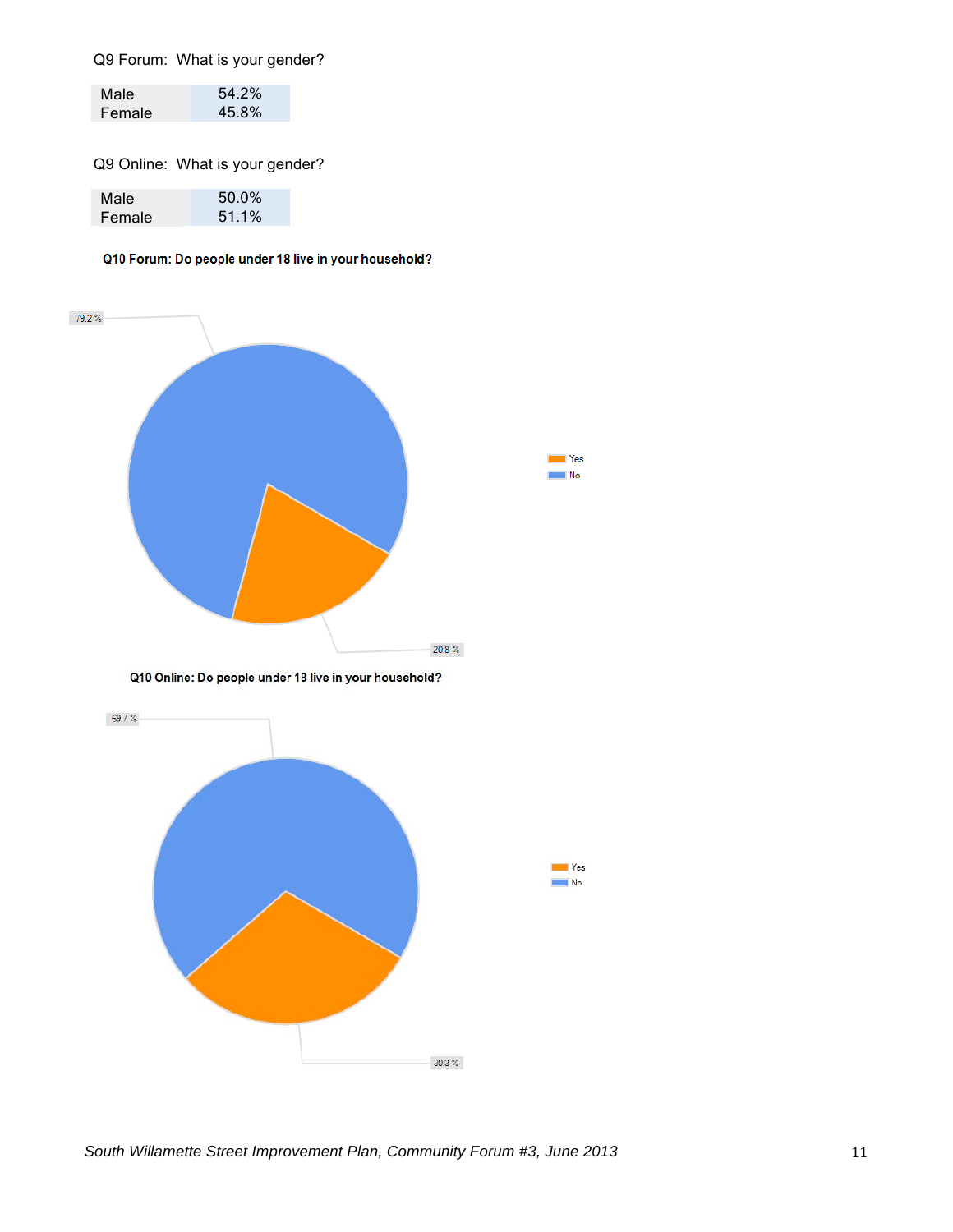

**The South Willamette Street Improvement Plan** will explore options for people to easily and safely walk, bike, take the bus, or drive in an eight-block study area from 24<sup>th</sup> Avenue to 32<sup>nd</sup> Avenue. The goal of this study is to help South Willamette Street become a vibrant urban corridor accessible by bicycle, foot, car, and bus. The project developed 6 alternatives for Willamette Street and chose Alternative #1, #3, and #5 for further study. This survey will help the project team understand public opinion about the 3 remaining alternatives.

| 1. How do you currently travel<br>Willamette Street between 24th<br>and 32 <sup>nd</sup> Avenue? | <b>Never</b> | <b>Sometimes</b><br><b>Rarely</b> |   | <b>Most of</b><br>the time | All the<br>time |
|--------------------------------------------------------------------------------------------------|--------------|-----------------------------------|---|----------------------------|-----------------|
| A. Driving or riding in a car or truck                                                           | п            | п                                 | П | П                          |                 |
| B. Riding a bike                                                                                 | $\Box$       | П                                 | П | П                          |                 |
| C. Walking or mobility device                                                                    | $\Box$       | п                                 | П | П                          | □               |
| D. Taking the bus                                                                                | $\Box$       | П                                 | П | П                          |                 |
| E. Other:                                                                                        | п            |                                   | П |                            |                 |

- 2. What is your connection to Willamette Street? (check all that apply)
	- Live on, or within a few blocks of, Willamette Street between  $24^{\text{th}}$  and  $32^{\text{nd}}$  Ave.
	- $\Box$  Live south of 32<sup>nd</sup> Avenue in Eugene
	- $\Box$  Work at or own a business or commercial property on, or within a few blocks of, Willamette Street between  $24<sup>th</sup>$  and  $32<sup>nd</sup>$  Ave.
	- $\square$  Shop or frequent businesses on Willamette Street between 24<sup>th</sup> and 32<sup>nd</sup> Ave.
	- $\square$  None of the above
	- □ Other: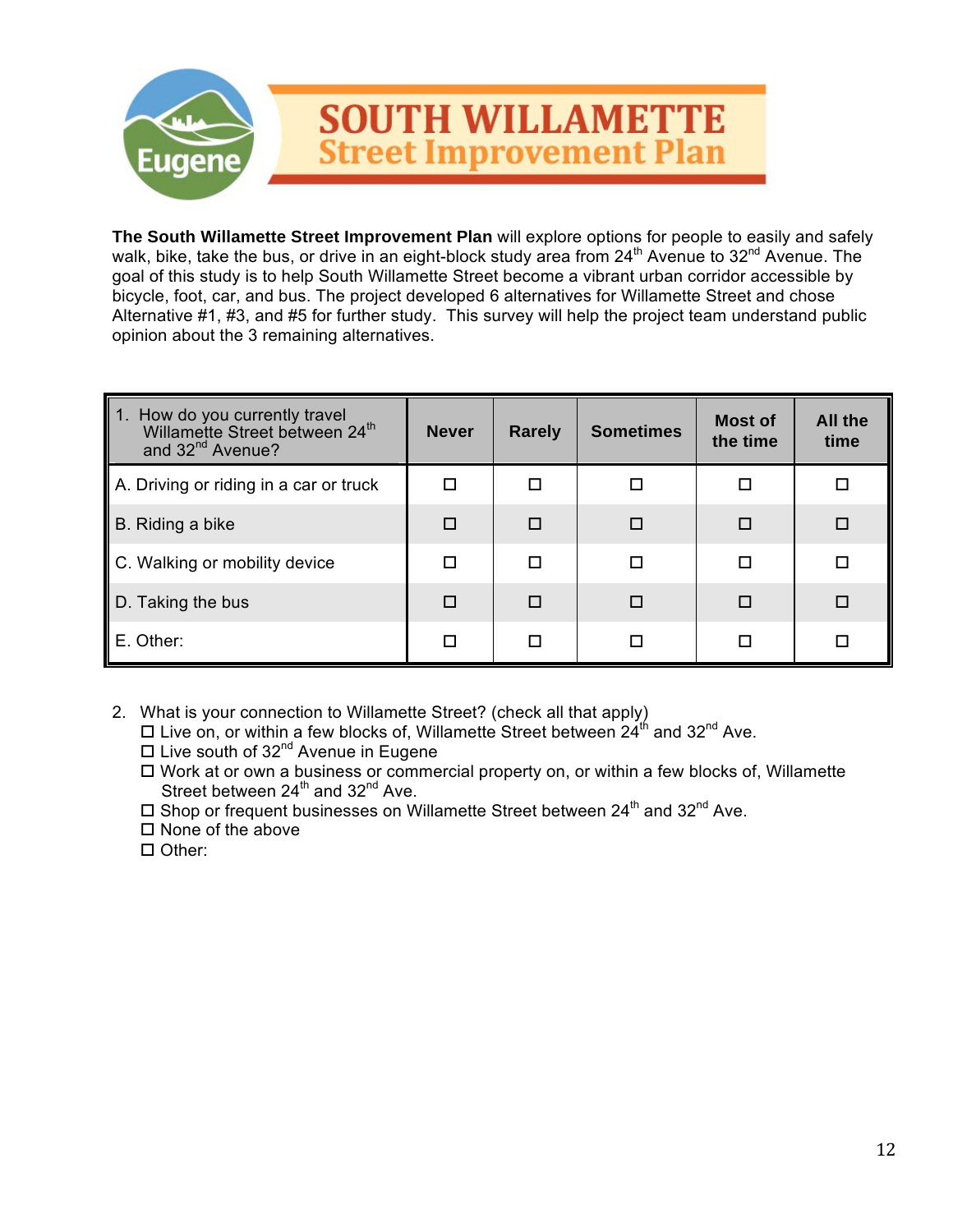| 3. In your opinion, how important do you<br>think each element listed below is to | <b>Not</b><br>Important |              | <b>Neutral</b> |   | <b>Very</b><br>Important |
|-----------------------------------------------------------------------------------|-------------------------|--------------|----------------|---|--------------------------|
| the community?                                                                    |                         | $\mathbf{2}$ | 3              | 4 | 5                        |
| A. Safety for bicyclists, pedestrians,<br>drivers, and mobility device users      | п                       | П            | п              | п | п                        |
| B. Access to businesses from Willamette<br><b>Street</b>                          | п                       | п            | п              | п | п                        |
| C. Maximize traffic flow                                                          | п                       | П            | п              | п | п                        |
| D. On-street bicycle lanes                                                        | □                       | □            | $\Box$         | п | 0                        |
| E. Bicycle routes on parallel streets                                             | п                       | П            | п              | п | п                        |
| F. Improved/more pedestrian crossings                                             | п                       | п            | П              | п | п                        |
| G. Sidewalk amenities                                                             | п                       | П            | п              | п | п                        |
| H. Lowest project cost                                                            | □                       | □            | □              | п | □                        |
| I. Least construction impacts                                                     | п                       | П            | п              | п | п                        |
| J. Other:                                                                         | □                       | П            | п              | п | п                        |

- 4. **A new traffic signal** on Willamette at the Woodfield Station (Market of Choice) driveway between  $28<sup>th</sup>$  and  $29<sup>th</sup>$  Avenue could provide better access for turning vehicles and a safer pedestrian crossing opportunity. This would likely mean closing some business driveways on the east side of Willamette and designing alternative accesses. *Should the City should install a traffic signal at Woodfield Station and Willamette Street***?** 
	- $\square$  Definitely not
	- $\Box$  I don't think so
	- $\Box$  I have no opinion
	- $\Box$  It might be helpful
	- □ Absolutely
	- $\Box$  I don't know and/or need more information
- 5. **Corridor Function**: Analysis shows that Alternatives #3 and #5 will increase delay along the corridor. The projected average increase in travel time during evening rush hour in 2018 would be about 30 seconds longer per one-way trip than Alternative #1. *When driving Willamette during rush hour, how much additional delay is acceptable to you?*
	- $\square$  Average of 60 seconds per trip
	- $\square$  Average of 30 seconds per trip
	- $\square$  No additional time delay is acceptable to me
	- $\Box$  I don't know and/or need more information